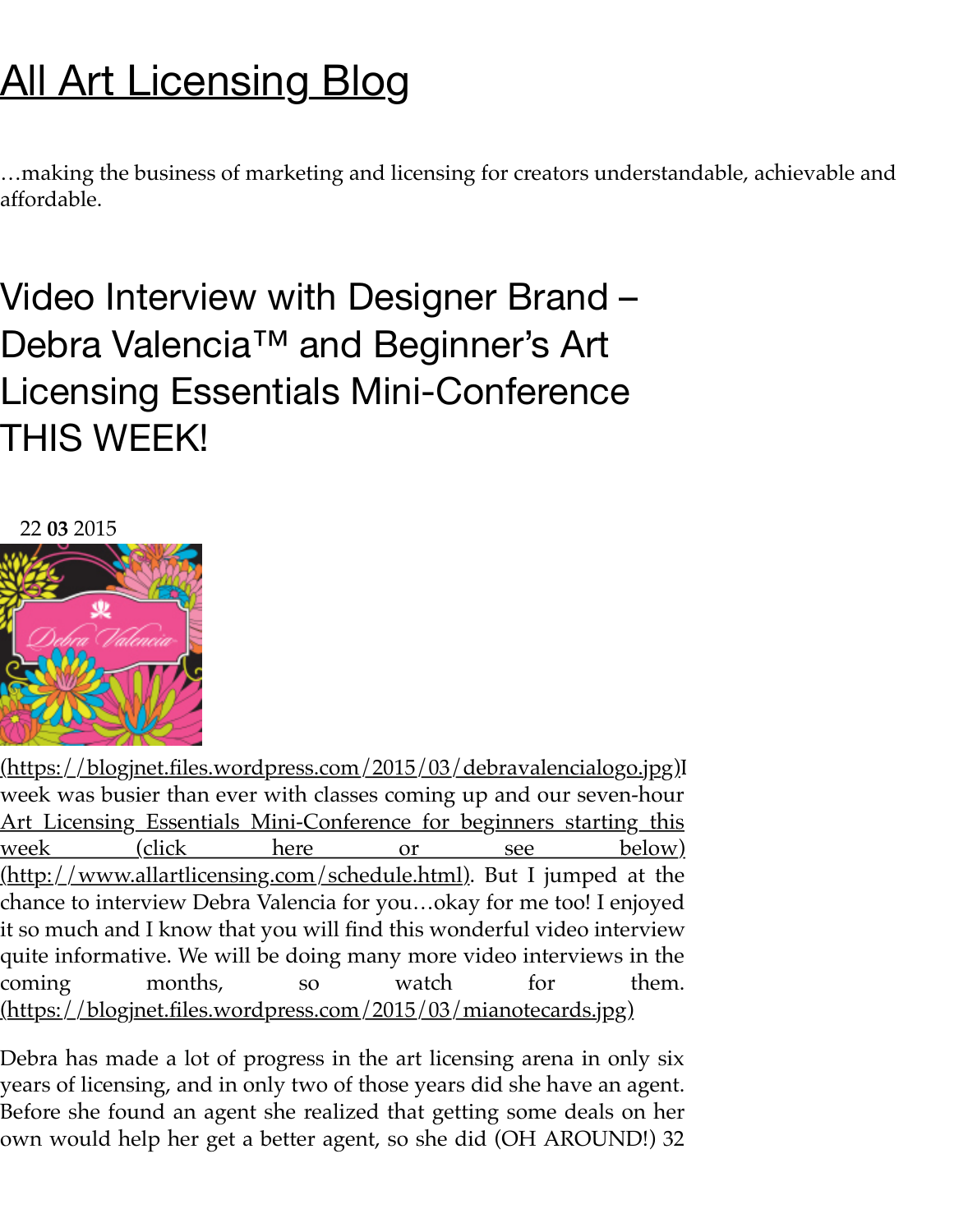



(https://blogjnet.files.wordpress.com/2015/03/dvbathbody.jpg)I'm so [excited to share this interview because it shows that you didn't h](https://blogjnet.files.wordpress.com/2015/03/dvbathbody.jpg)ave to start 20 years ago in art licensing to become a successful branded artist. I think Debra Valencia is a perfect example for all artists, designers and creators who envision themselves as a brand. The Debra Valencia<sup>™</sup> Brand features fashion-forward patterns that have endless applications in stationery, gift, craft and home décor. She is working with manufacturers in paper products, social expression, textiles, home fashions, tabletop, gift, craft and hobby, children's merchandise and jewelry. Debra's artwork is currently licensed for over a 1,000 products in stationery, home office, gift and textiles. I'm showing a few lovely products here, but of course, there are many more examples on her web site (http://www.debravalencia.com/products.html).

Let me also share some exciting NEW news from the Valencia camp: her sister, Cheyanne, and Debra have collaborated to create a sewing book of 12 quick and easy boutique handbags, titled 'Sewing Pretty Bags.' She said the concept came out of their sewing handbags and other [designer prototypes with her fabulous fabrics, as a way to showcase](http://www.debravalencia.com/products.html) them. Debra even wrote her own proposal and pitched it at Book Expo, landing a quick deal with Fox Chapel Publishing. The book is scheduled to be in bookstores on May 1st, so look for it.

Okay…that's all I'll reveal for now…please make yourself a truly delicious cup of tea in a gorgeous mug or tea-cup and sit back and watch the interview. It will be worth every drop! (We apologize in